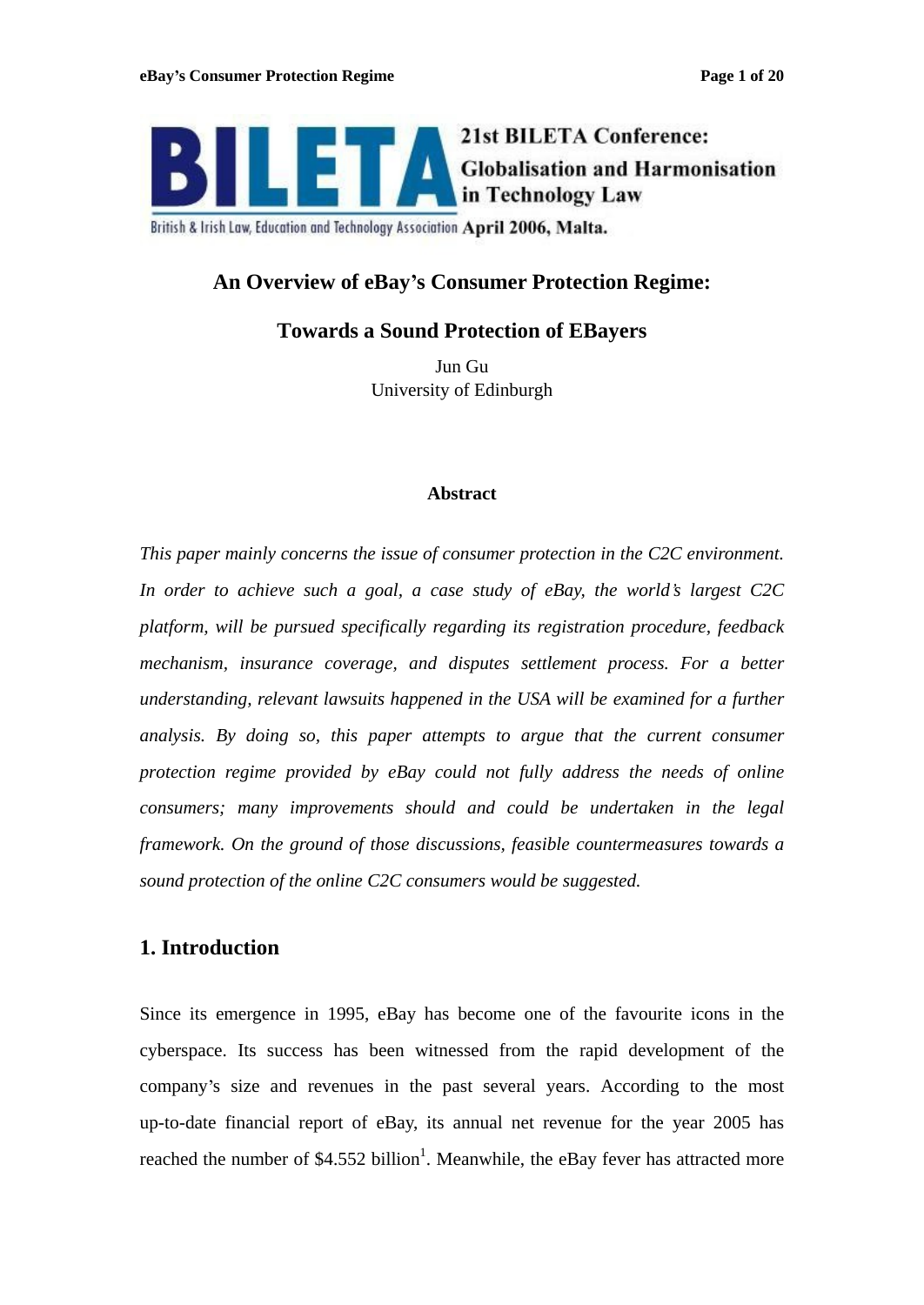than 180.6 million people who are interested in selling and purchasing items online<sup>2</sup>. . Driven by the high interest of the C2C industry, more and more companies also begin to operate the online C2C service. Yahoo, Amazon, Lycos now are all active participators in this area. On the one hand, online C2C venues do provides the online consumer with a unique experience of purchasing and selling goods, on the other hand these venues also open the door for fraudulent and dishonest transactions. Along with the booming development of C2C industry, those side effects begin to arise as revealed by some statistics. According to the report of 'Computing Which' Magazine, each month more than 130 eBay-related cases are filed with the police in London alone<sup>3</sup>. Additionally, the Internet Fraud Survey published by the National Consumer League in the USA also has mirrored this tendency since 1998<sup>4</sup>. In accordance with . In accordance with their surveys since 1998, online auction site has become a heaven for fraudulent transactions. However, fraud threat is only one of the nightmares for online consumers; other threats like moral hazard and privacy invasion also began to show their effects in hindering consumers from being actively involved into the C2C world.<br>Bearing such a situation in mind, and realizing the significance of Consumer's confidence in e-commerce in motivating the development of e-commerce, legal responses to the challenges of online C2C world is of importance to be reviewed.

Taking into consideration the dominant role of eBay and the amount of relevant lawsuits reported in the US, this C2C giant will be studied in detail in this paper as a representative of C2C service provider. In addition, for a comprehensive review of eBay s consumer protection system, user of eBay s online marketplace service, either as a buyer or a seller, will be examined from the perspective of eBay consumer instead. This paper will focus on the issue of what has been provided to the consumer by eBay UK as an online platform service provider by having a close look at the recently happened eBay related cases. For the purpose of this, part two will lay a foundation work by defining the Online Platform Service Provider and introducing the main interests of consumer in the C2C environment. Based on the categories of consumer's main interests, eBay's consumer protection model will be studied in part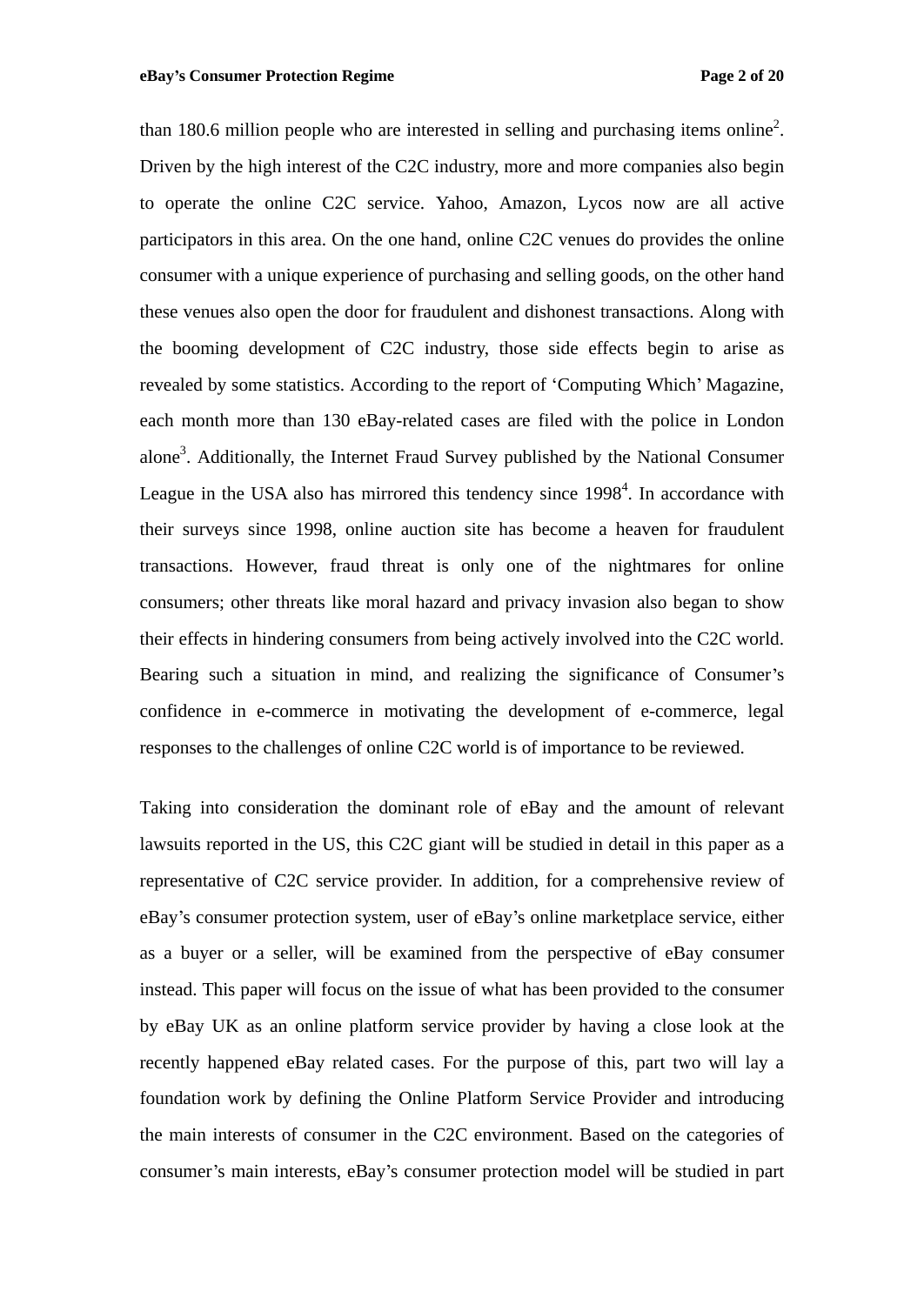three. The deficiencies of such model and the legal responses regarding specific problems will be discussed in part 4 by reviewing some recently happened lawsuits relevant with eBay. Afterwards, deficiencies and shortcomings of current legal framework in protecting consumer's rights as a C2C service user will then be summarized. On the ground of all these discussions, the final part will draw some universal applicable rules and suggestions from the sphere of legislation and self-regulation regarding the issue of consumer protection in the C2C world.

## **2. Consumer in the Context of C2C Environment**

Concerns of consumer protection could be traced back to the 1960s and 1970s, since then the legal framework for consumer protection has been gradually established. The incentive to build such a protective regime was to be the rebalance the bargaining power between the individual consumer and the powerful supplier of goods or services<sup>5</sup>. Such an imbalance of bargaining power is mainly because of the ability difference between consumer and supplier in obtaining information regarding specific goods or service. The situation becomes worse when the whole world comes to the cyber age, as all the decisions could only be made merely upon the descriptions on the webpage<sup>6</sup>. Such an asymmetry of information has given rise to a lot of problems including frauds. Two aspects of information asymmetry are considered to be of most importance in ensuring consumers a safety environment: One is the anonymous identities of the relating trading party and the other is the uncertainty of item quality<sup>7</sup>. 7 identities of the relating trading party and the other is the uncertainty of item quality'.<br>Apart from these, the borderless feature of online world has also raised a big problem to the traditional consumer protection paradigmswhich were constructed according to the physical boundaries<sup>8</sup>. Thus, it is of more significance to provide extra protection for online consumers to ensure their basic interests.

#### **2.1 Consumer s Interests in the C2C World**

In order to promote the progress of consumer protection legislation, different governments and organizations have published various versions of guidelines on the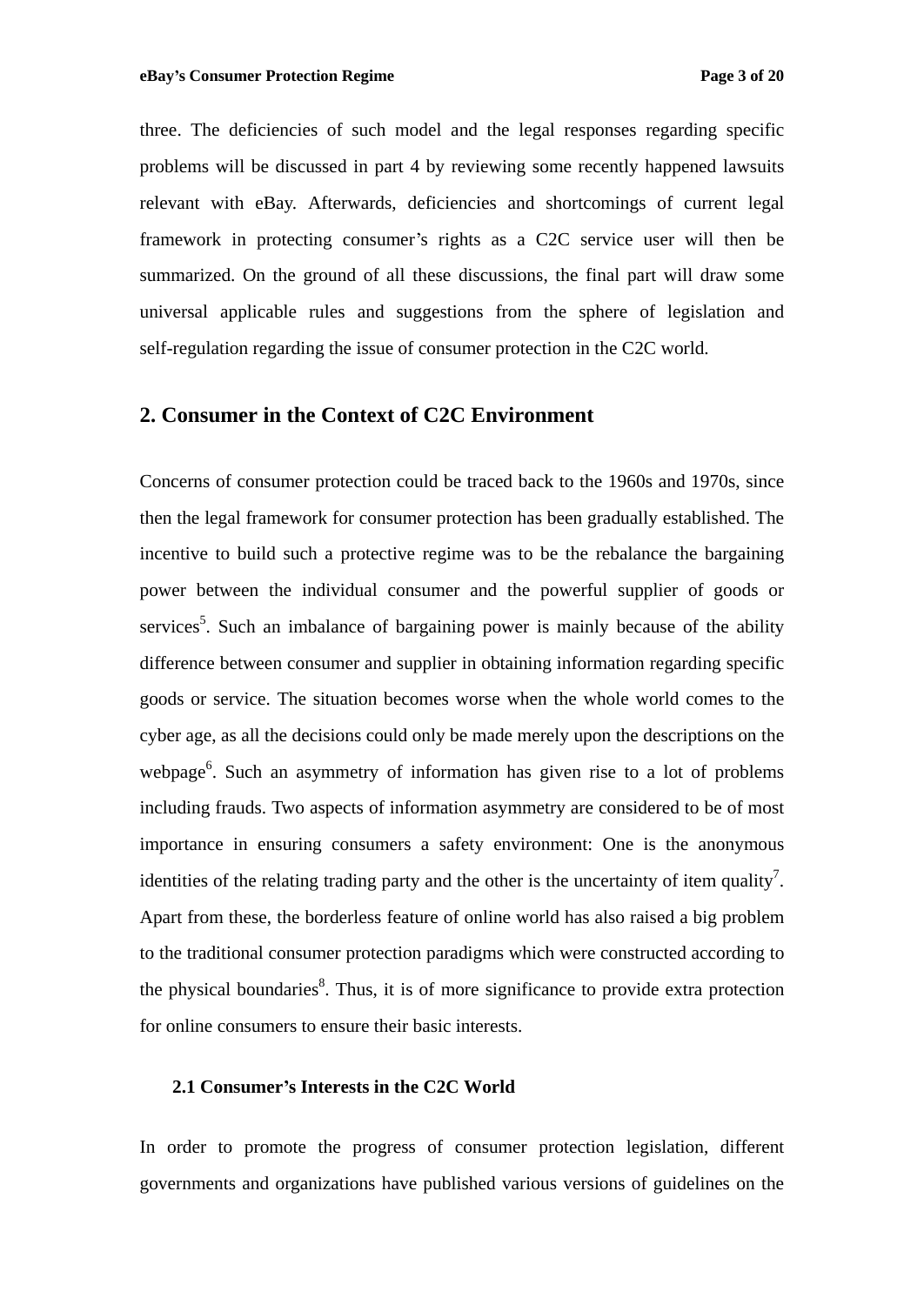issue of consumer protection. These guidelines have played an crucial role in the course of building consumer protection regime. The following three guidelines are some of them:  $\blacksquare$ 

The United Nations (UN) Guideline for Consumer Protection<sup>9</sup>

General Principles: A. Physical Safety; B. Promotion and Protection of Consumer's Economic Interests; C. Standards for the Safety and Quality of Consumer Goods and Services; D. Distribution Facilities for Essential Consumer Goods and Services; E. Measures Enabling Consumers to Obtain Redress; F. Education and Information Programmes; G.. Measures Relating to Specific Areas."

The Organization for Economic Cooperation and Development (OECD) Guidelines for Consumer Protection in the Context of Electronic Commerce  $(1999)^{10}$ 

General Principles: A. Transparent and effective protection; B. Fair business, advertising and marketing practices; C. Online disclosures; D. Confirmation process; E. Payment; F. Dispute resolution and redress; G. Privacy; H. Education and awareness.

The European Union (EU) Consumer Protection Principles<sup>11</sup>

"A. Buy what you want, where you want; B. If it doesn't work, send it back; C. High safety standards for food and other consumer goods; D. Know what you are eating; E. Contracts should be fair to consumers; F. Sometimes consumers can change their mind; G. Making it easier to compare prices; H. Consumer should not be misled; I. Protection while you are on holiday; J. Effective redress for cross-border disputes.

Despite the differences in words, these three guidelines all express some similar information related to consumer's basic interests that should be ensured in both online and off-line worlds. Taking into account the circumstances of the C2C model and the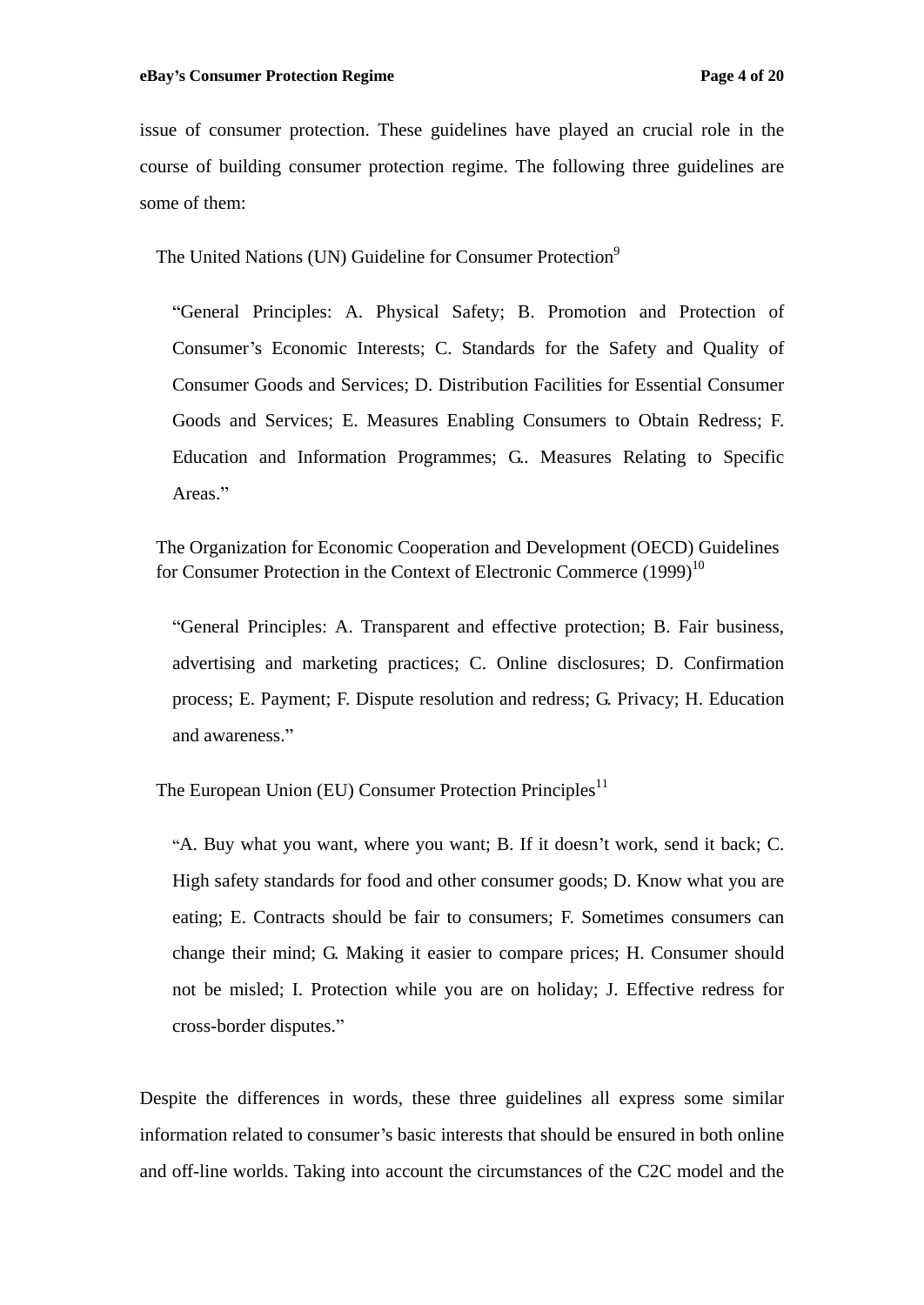spirit of these three guidelines, consumer's basic interests in the C2C world could be generalized as (a) Fair-Trading Interests (b) Safe-Transaction Interests and (c) Moral Interests.

## **2.2 Online Platform Service Provider**

Unlike consumers in the B2C model, consumers in the C2C model are facing more problems as a result of the characteristics of C2C transactions. An indispensable involvement of certain service provider is one of the characteristics of C2C transaction. The function of eBay, one of the C2C service providers, is described as

The Site acts as a venue which allows registered users to offer, sell, and buy just about anything which is legal, at any time, from anywhere, in a variety of price formats.

In this paper, service providers like eBay will be referred to as an Online Platform Service Provider (OPSP) for a better understanding of its position. Service providers like eBay are categorized as Information Society Service Provider  $(ISSP)^{12}$  in the European Union, or Interactive Computer Service Provider  $(ICSP)^{13}$  in the United States. Either category has been granted a so-called immunity from certain types of liabilities. For instance, in the European Union, an OPSP shall not be liable for damages or for any other pecuniary remedy or for any criminal sanction if it plays a role as either mere conduit or caching or hosting  $14$  according to the E-Commerce Directive. Similar rules also apply to the ICSP in the United States, an OPSP will be immunized from liability for information that originates with third parties according to the Communication Decency Act 1996<sup>15</sup>. Further discussion of such immunity will be discussed later with relevant case studies.

To accommodate the new challenges of cyberspace, both the European Union and the United States have enacted a series of e-commerce laws. The European Union, for example, has promulgated the Data Protection Directive<sup>16</sup>, the Distance Selling , the Distance Selling Directive<sup>17</sup> and the Electronic Commerce Directive<sup>18</sup>. These Directives along with the Directive on the sale of consumer goods<sup>19</sup>, the Directive on products liability<sup>20</sup>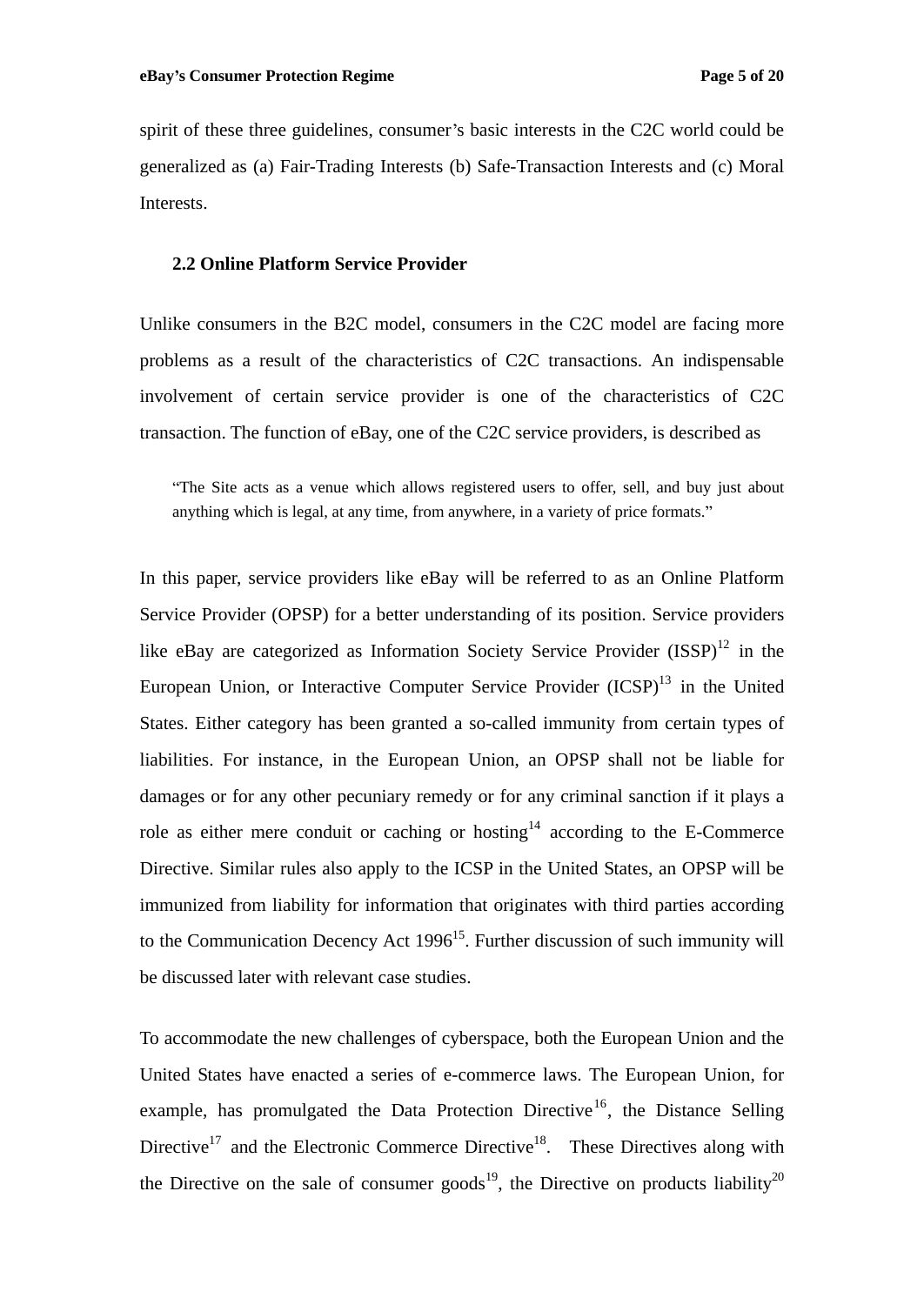and the Directive on unfair terms in consumer transactions<sup>21</sup> have improved the  $21$  have improved the situation of consumer protection to a large extent. However, due to the distinctive nature of C2C model, consumers are still facing some problems which could not be fully addressed by the aforementioned legislations. The following study of eBay will illustrate some of them.

# **3. EBay s Consumer Protection System**

Every second, more than 60 listings are being made on eBay's website globally<sup>22</sup>. 22 Each listing could directly or indirectly lead to a profit of \$2.4 for eBay<sup>23</sup>. Thus, there  $^{23}$  Thue there . Thus, there is enough reason for eBay to protect its users' basic interests. In order to meet the basic needs of its consumer, eBay has developed the following procedure to ensure the consumer a confident marketplace where they could freely purchase and sell goods.

#### **3.1 Registration Procedure**

Registration procedure is the first consumer protection step for an eBay user either as a buyer or a seller. One interesting point comes in at this step, as after the acceptance of an all liability-excluded User Agreement, despite the equal position as an eBay member, requirements for admission as a potential buyer and a potential seller are different. At this step, a potential buyer is only requested to fill in an online application form to provide the information of his email account and personal details, and that is pretty much what is required by eBay. As soon as that applicant finishes this form, an email including a verification URL will be sent to him by eBay. By clicking on the verification URL, the accuracy of email accounts will be examined immediately. With regard to the authenticity of personal information, eBay simply relies on its members to guarantee the validity<sup>24</sup> status. Requirements for potential sellers are somewhat different as their bank account information is further required by eBay for verification. Regarding the credit limit of the account and the status of the account thereafter, no one cares about it anymore from that point. Such a difference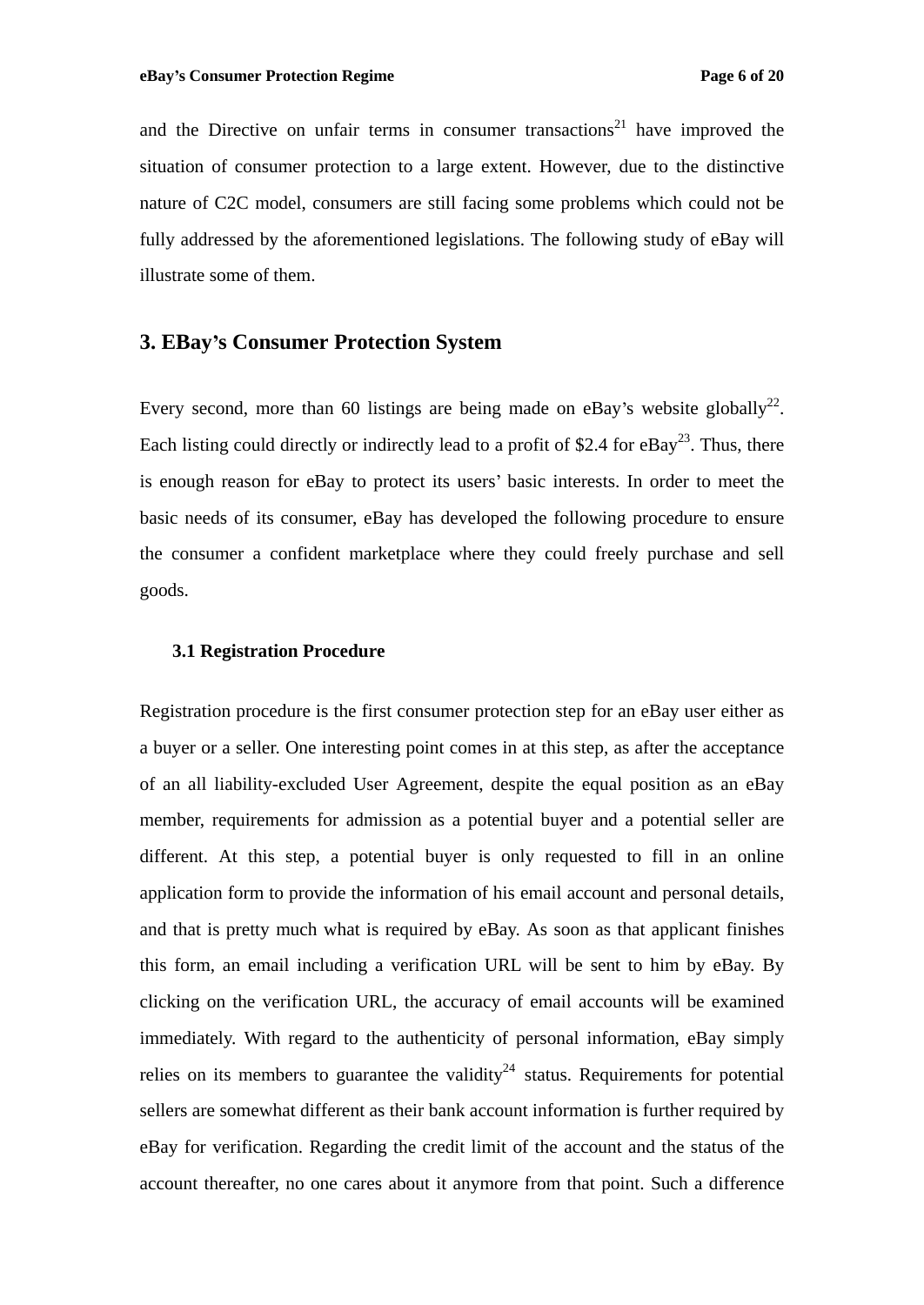could be understandable as buyers are in a weaker position in the eBay community due to the general rule that the delivery of goods could only be made after the payment is cleared. Therefore it is reasonable that sellers should be regulated in a prior order.

This mechanism seems to work out fine if every member acts in good faith when participating in the online transactions. But, what if something is wrong there? It is not difficult nowadays for an individual to obtain either a credit card or a free email account from the website. From the seller's perspective, a buyer may register several accounts and use them to bid for several identical items just fora low price to take it. A scenario like this might happen:

#### *Scenario 1.*

Buyer X successfully got a bid for a laptop with a decent price of  $$ 300$ , X received an email reminder from eBay to ask him to make thepayment. One day later, another bid selling the same type of laptop turned out to be a better deal as the price was \$180, what would the buyer do? He might simply ignore the first bid and turn to the latter one at a price of dumping the first user account which is replaceable with another free email account.

If that case does happens, the only thing the seller could do is relisting the same item again with paying eBay the due listing fees which is unavoidable in that sense. If the delivery is not made, the situation is not that bad and maybe acceptable with the seller as no fraud activities were involved. The situation could be worse if there is a fraud and buyer X intends to get the laptop with an invalid bank cheque and user account.

From the perspective of a buyer, a seller could also use several accounts to shill bidding the specific item in order to increase the final price of the item. What's more important is that eBay seems to permit such activities according to its confusing bidding policies. Several instances have been given in the "Help" section, according to the statement of  $eBay<sup>25</sup>$ . The incentive of receiving more financial income has motivated eBay to encourage such transactions. A recent case is reported in California,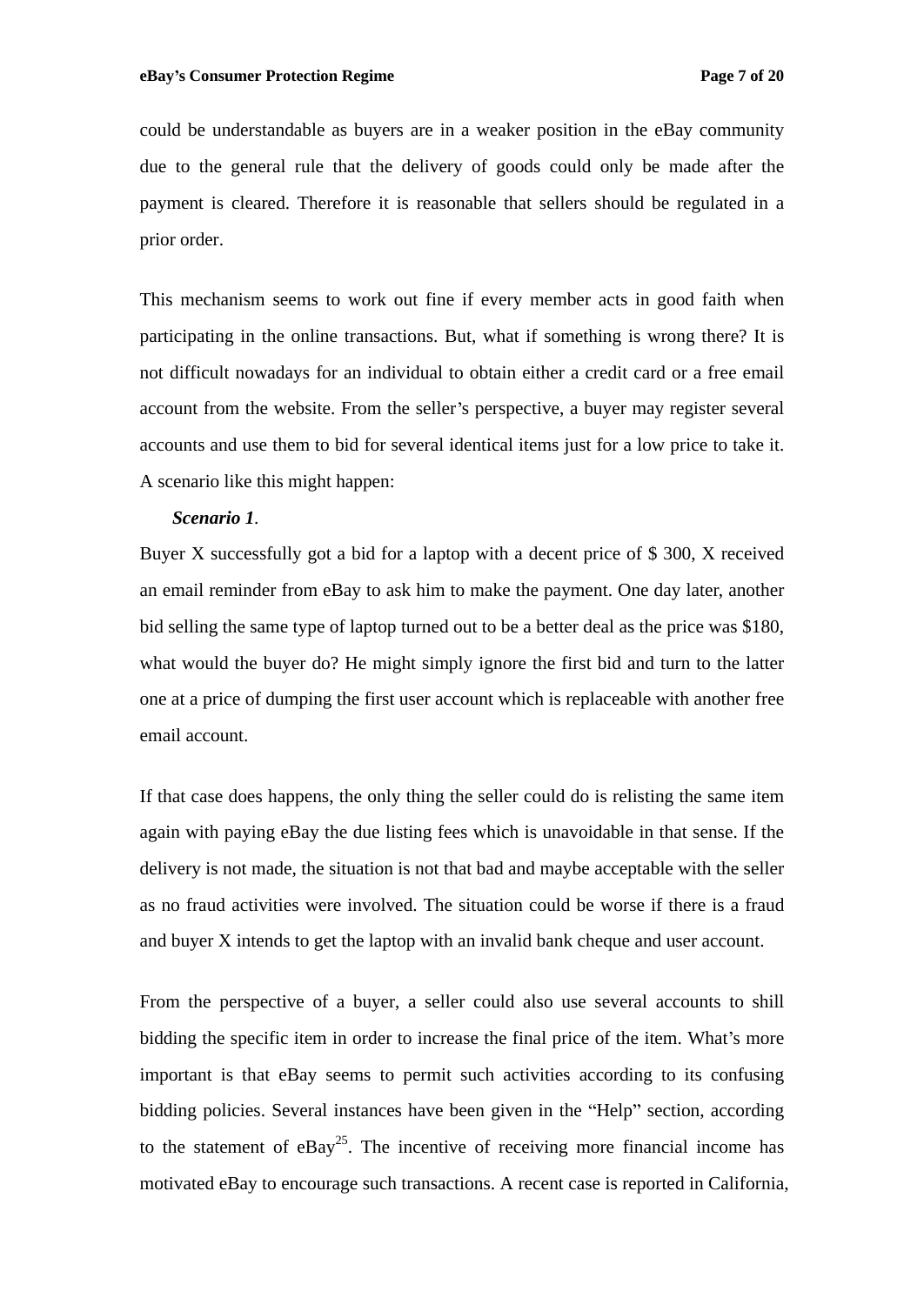as bidders filed a lawsuit accusing eBay of shill bidding against its own customer to force up the prices and thus increase its fees and finance service charges<sup>26</sup>. Again, . Again, things could become worse if the seller wants to take a fraudulent transaction. In that situation, buyers may experience extreme difficulty in obtaining either thegoods or the payments. If the seller is domiciled in another jurisdiction, and his account is established with a stolen bank card or other fraudulent measures, it could be predicted that consumers as a buyer could hardly ask the payment back.

#### **3.2 Feedback Mechanism**

In order to offer a better community for the eBay consumer, a so-called feedback mechanism was developed and introduced by eBay in order to encourage the self-regulation between buyers and sellers in the community. The purpose of importing such a mechanism could be seen as an incentive to rebuild the trust between buyers and sellers which are weakened by the asymmetric information in respect of both the trading party and the item. A feedback mechanism could to certain extent reflect the past reputation of each eBay user. It could be understood as a digitization of 'word of mouth' rule<sup>27</sup>. It is composed with comments and ratings left by the relevant trading parties after each transaction within 90 days. Ratings are categorized as positive, neutral and negative. Feedback score is calculated by means of accumulation of positive ratings  $(+1)$  and negative ratings  $(-1)$ . In addition, a feedback star will be awarded to the user if he reaches the feedback score of 10. Details for comments could be seen from the member profile web page. Rating and feedback score are normally shown in the following way:

| Feedback Score:                                              | 3528<br>99.9%<br>3531<br>3<br>6587 | Recent Ratings:                    |          |               |                  |                   |
|--------------------------------------------------------------|------------------------------------|------------------------------------|----------|---------------|------------------|-------------------|
| Positive Feedback:                                           |                                    |                                    |          | Past<br>Month | Past<br>6 Months | Past<br>12 Months |
| Members who left a positive:<br>Members who left a negative: |                                    |                                    | positive | 392           | 1833             | 2805              |
| All positive feedback received:                              |                                    | o                                  | neutral  |               |                  |                   |
|                                                              |                                    | Ξ.                                 | negative |               |                  |                   |
| Learn about what these numbers mean.                         |                                    | Bid Retractions (Past 6 months): 2 |          |               |                  |                   |

In theory, this mechanism could help eBayer to find the right deal and rebuild the reliability between different users. However, a perfect model never exists. The same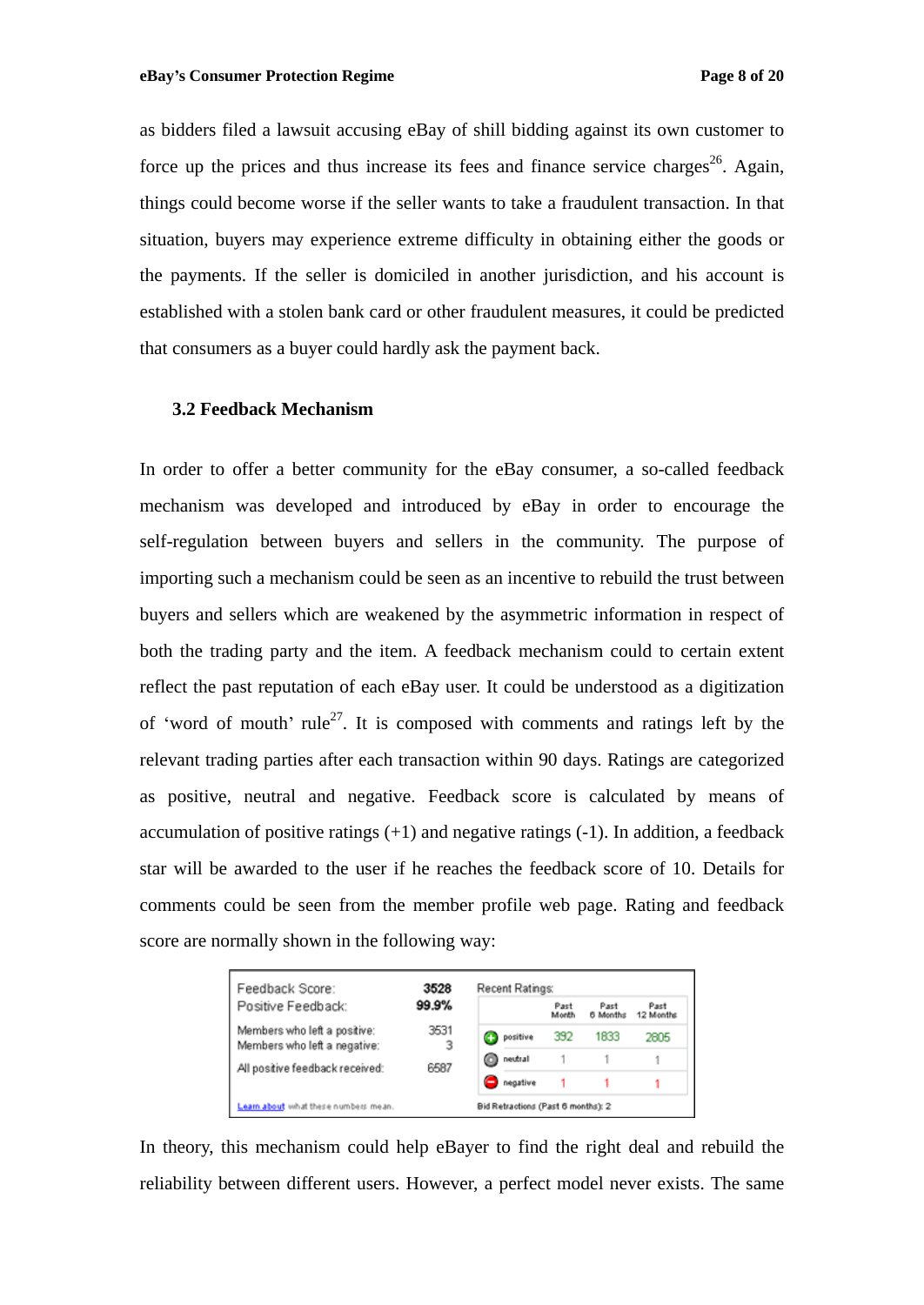rule applies to the feedback mechanism, as its effectiveness largely relies on two assumptions: firstly, all users should leave feedbacks for their trading parties in good faith; secondly, users should always use the same user account when they are a member of eBay.

However, the reality is not the entire user could leave the decent commentsand ratings. This mechanism could works in another way which are completely different from its original purpose:

# *Scenario 2***<sup>28</sup>**

Seller Y sold his bicycle to buyer Z, Z did not leave a feedback for Y immediately as soon as he received the item. Instead, Z waited and tried the item from time to time until the 90<sup>th</sup> day came. Then, he left a negative feedback for Y as time passed by, Z found a lot of deficiencies that he had not foreseen before the purchase. The item was exactly the same as what was described on eBay.

#### *Scenario 3*

Seller Y earned a satisfied feedback score by selling 99p free post items which would normally cost1.99 each on eBay. In a short period, Y became a seller with a total feedback score of 30. Then, he sold a described to be new laptop online to the Buyer Q, and that laptop turned out to be a refurbished one finally

In both scenarios, the real reputation of eBay's user is not completely reflected by the mere feedback score. If consumers of eBay are Seller Y or Buyer Q, their interests as honest traders will definitely be harmed. These two scenarios are not the worst situations; again, if there is a fraudulent intention with either the buyer aspect or the seller aspect, the outcome could be detrimental to the development of C2C industry.

Due to the imperfection of the feedback system, eBay has changed the feedback policy for several times since this system was introduced. Despite all the efforts made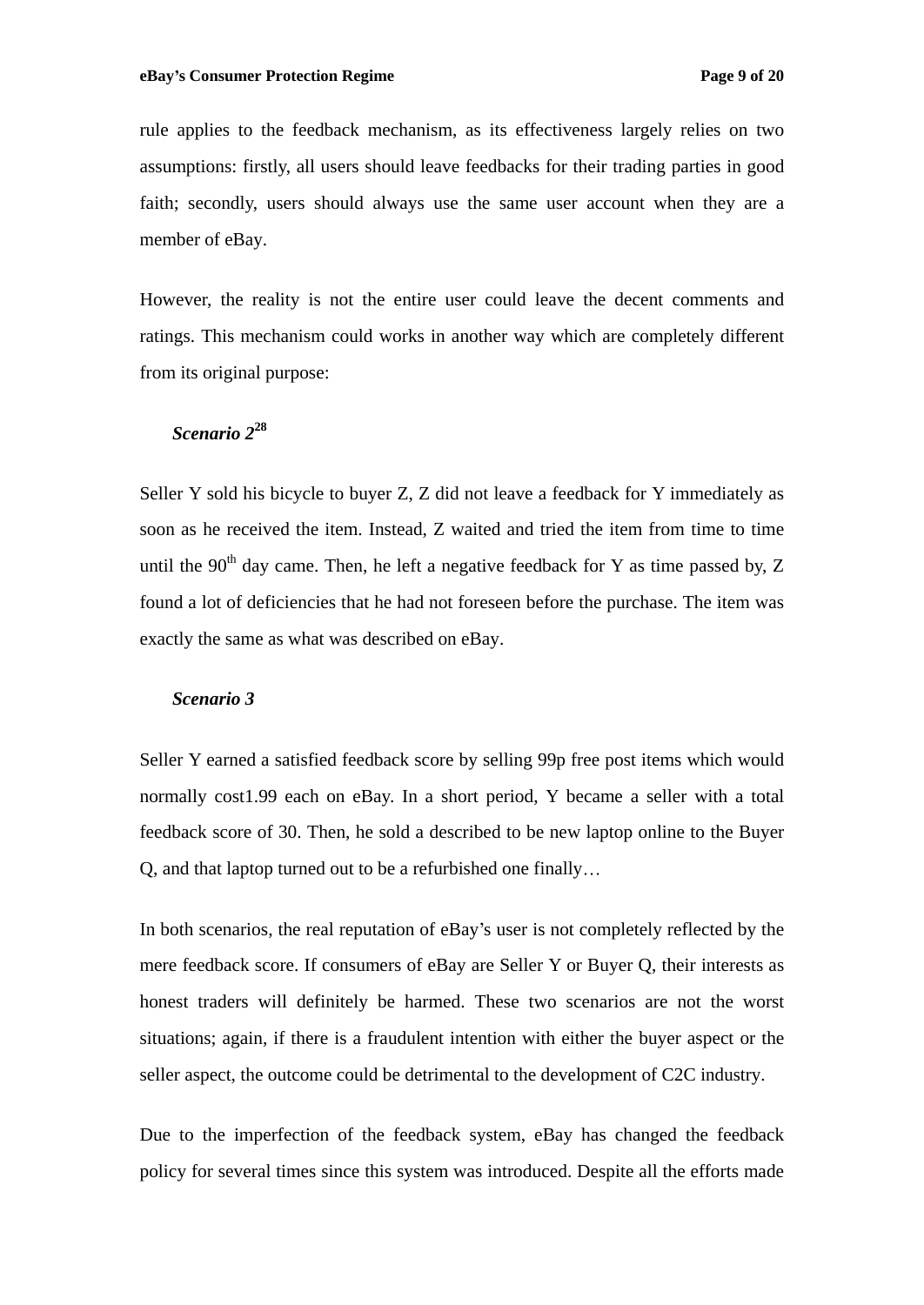by eBay, problems stemming from this system are still being reported all over the world.

### **3.3 Insurance Coverage**

Besides the aforementioned mechanisms, which could be deemed as a pre-sale protection solution, another solution called "eBay Standard Purchase Protection Programme" was introduced into the eBay community recently. This programme functions as an insurance policy which is now only open to the buyer of eBay free of charge. Most items bought on eBay are covered by this programme with a maximum reimbursement of £105.00. EBay defined the aim of this programme as follows:

While the vast majority of eBay transactions are trouble-free, rest assured that when problems occur, our Standard Purchase Protection Programme can help. Here are some examples of typical trading problems:

- 1. Paying for an item and never receiving it; or
- 2. Receiving an item that is less than what is described, such as winning a solid gold necklace but receiving a copper one instead.

If all the requirements are as short as mentioned above, then consumers of eBay might be confident enough to purchase whatever they want now. However, according to the Eligibility Requirements of the programme, only a few people could apply for it. In order to get the opportunity to claim such coverage, the buyer should first of all go through the whole 90 day maximum "Item Not Received or Significantly Not as Described" Process which is a part of eBay's disputes settlement mechanism. Afterwards, the buyer should also meet at least the following requirements which are selected from eBay's coverage policy<sup>29</sup>:  $29.$ : The contract of the contract of the contract of the contract of the contract of the contract of the contract<br>In the contract of the contract of the contract of the contract of the contract of the contract of the contract

- "1. The final winning bid price for the item is over  $£15$ .
- 2. The buyer is a member in good standing at the time of filing a claim. Both the buyer and the seller should have a feedback rating of zero or above at the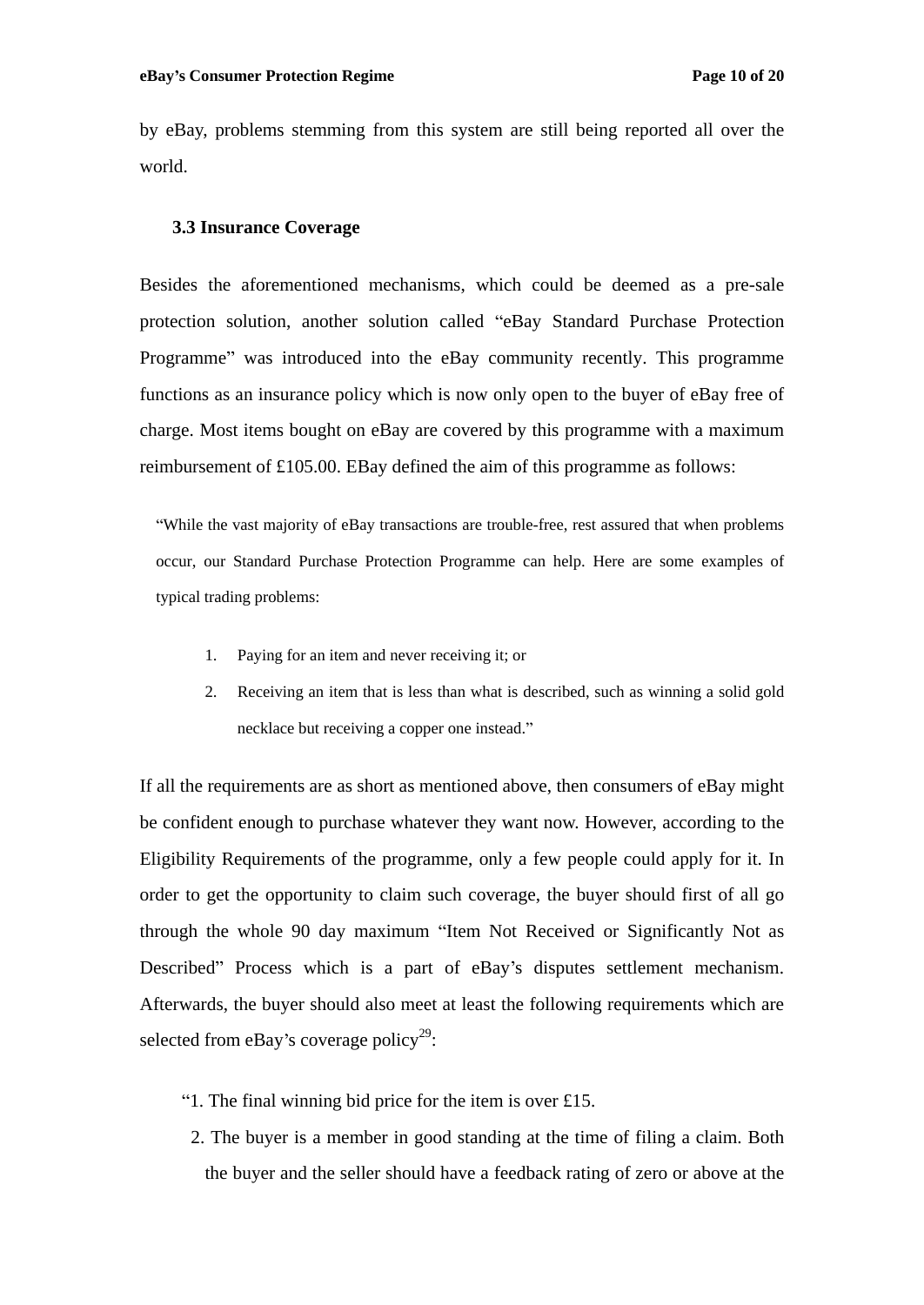close of the listing.

- 3. The buyer should send the payment to the seller in good faith and document the proof of payment.
- 4. The buyer should not exceed the three claims per six-month limit.
- 5. Items should be significantly different from the description and could not be purchased by cash or other instant money transfer service such as WesternUnion or MoneyGram.

Even according to these selected requirements, lots of eBay users would be excluded from this coverage policy. Users who purchased a relatively low price item at £14.99 are the first group of consumers who should be excluded from such a protective mechanism. As most eBay users are purchasing some bargains from this web site, the number of such users could not be underestimated. In addition, users who paid for their items should keep the evidence for 90 days. If it is the first time for a user to claim such a coverage policy, and he was in a good faith when making the payment, it is really not easy for him to keep the evidence for such a long time.

#### **3.4 Disputes Resolution Process**

As disputes settlement procedure is the prerequisite of claming coverage, the whole procedure is of same importance to be addressed here. In case of coming across an unpaid item, the seller could file a claim to use  $eBay's$  "Unpaid Item Process<sup>30</sup>" within within **with** 45 days after the transaction date. Once a claim is filed, eBay will contact and inform the buyer of such a claim. Then, the seller should wait for the responds from the buyer. If an agreement could be concluded regarding the payment, then the seller could close the dispute. Or, if there is no respond from the buyer for more than sever days, the seller could also close the dispute which will lead to an Unpaid Item strike to the buyer, at the same time, the seller receives a Final Value Fee credit, and the item is eligible for a relist credit. In this case, the buyer could still leave a feedback comment about the transaction, but such a rating will neither appear nor count toward the seller's feedback score. As for the buyer, an eBay administrative will leave a feedback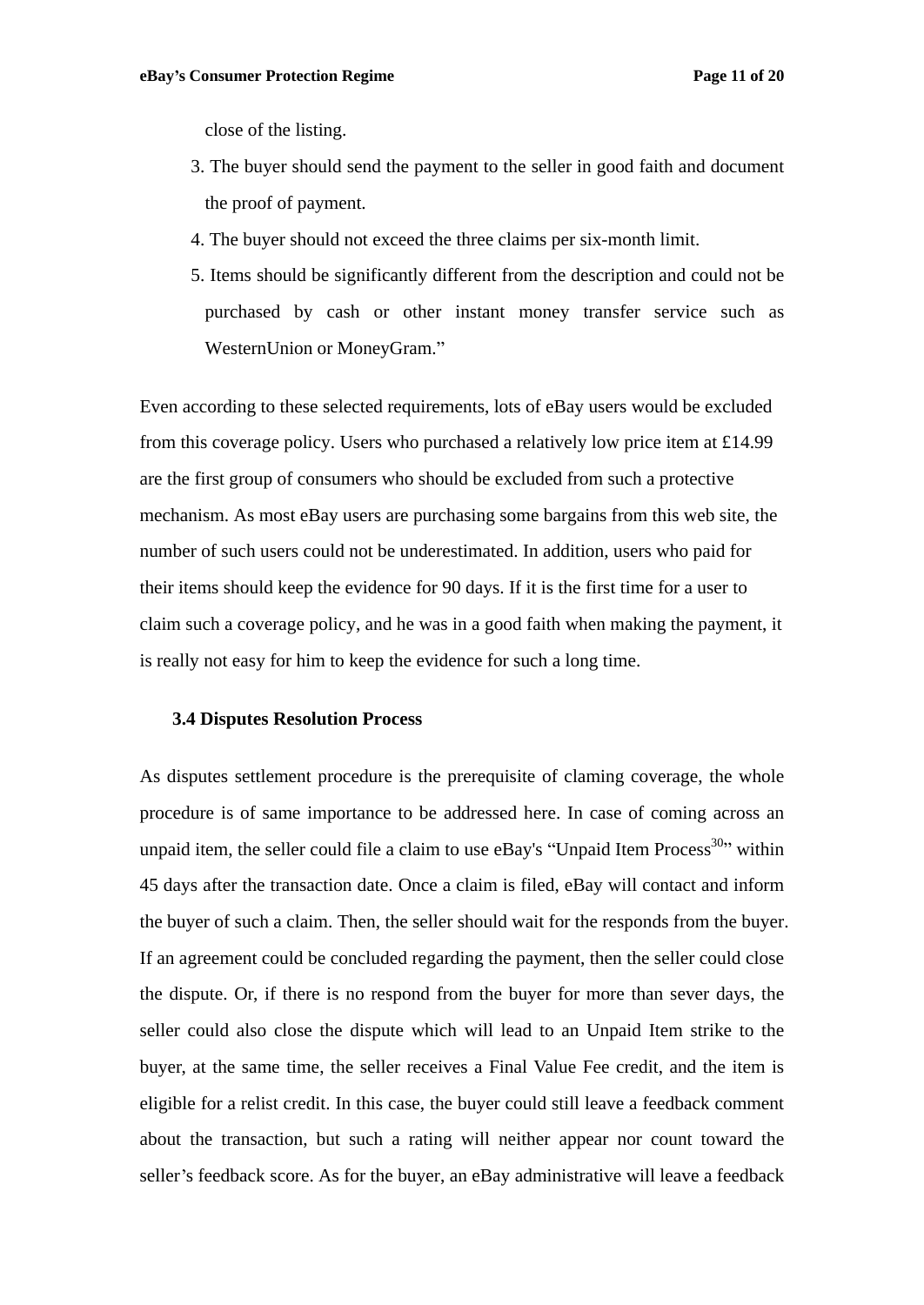comment stating that the buyer did not participate in the Unpaid Item process.

A similar "Item Not Received or Significantly Not as Described" procedure applies to the buyer when coming across a non-delivery or significantly misdescribed item, however, he needs to file such a claim within 10-60 days after the transaction date. If this procedure begins, and there is no respond from the seller within 10 days the seller could close the dispute. Or, even there is a respond from the seller; the buyer could still close the dispute after 17 days of the item listing close date. If the buyer is not satisfied with the result, he could escalate the result to a claim which could activate the standard buyer protection programme. If this option is adopted and reconfirmed by eBay's Trust and Safety team, the seller's account could be restricted or suspended. In both cases, consumers either as a buyer or a seller would benefit from such a mechanism. Especially for the seller, as there is no coverage policy available for them, they could at least get an opportunity of relisting.

EBay has offered its customer the aforementioned protection mechanism, it could be concluded that such a mechanism has enhanced the confidence of eBayers either as a buyer or a seller. But, there are still some deficienciesand shortcomings which ought to be altered in the future and this issue will be discussed later in this paper.

## **4. Consumer s Status as an EBay Member**

According to the discussion above, it is apparent that eBay has provided certain types of protection mechanisms for the consumer. But, how is the effectiveness of such mechanisms as a whole? And, how is the legal status of consumers as eBay members? A review of eBay relevant lawsuits could be a good approach to the final answer.

## **4.1 Liability of EBay as an OPSP**

The first issue which needs to be mentioned here is the issue of eBay's legal status as an OPSP, since eBay has stated the following words in its user agreement regarding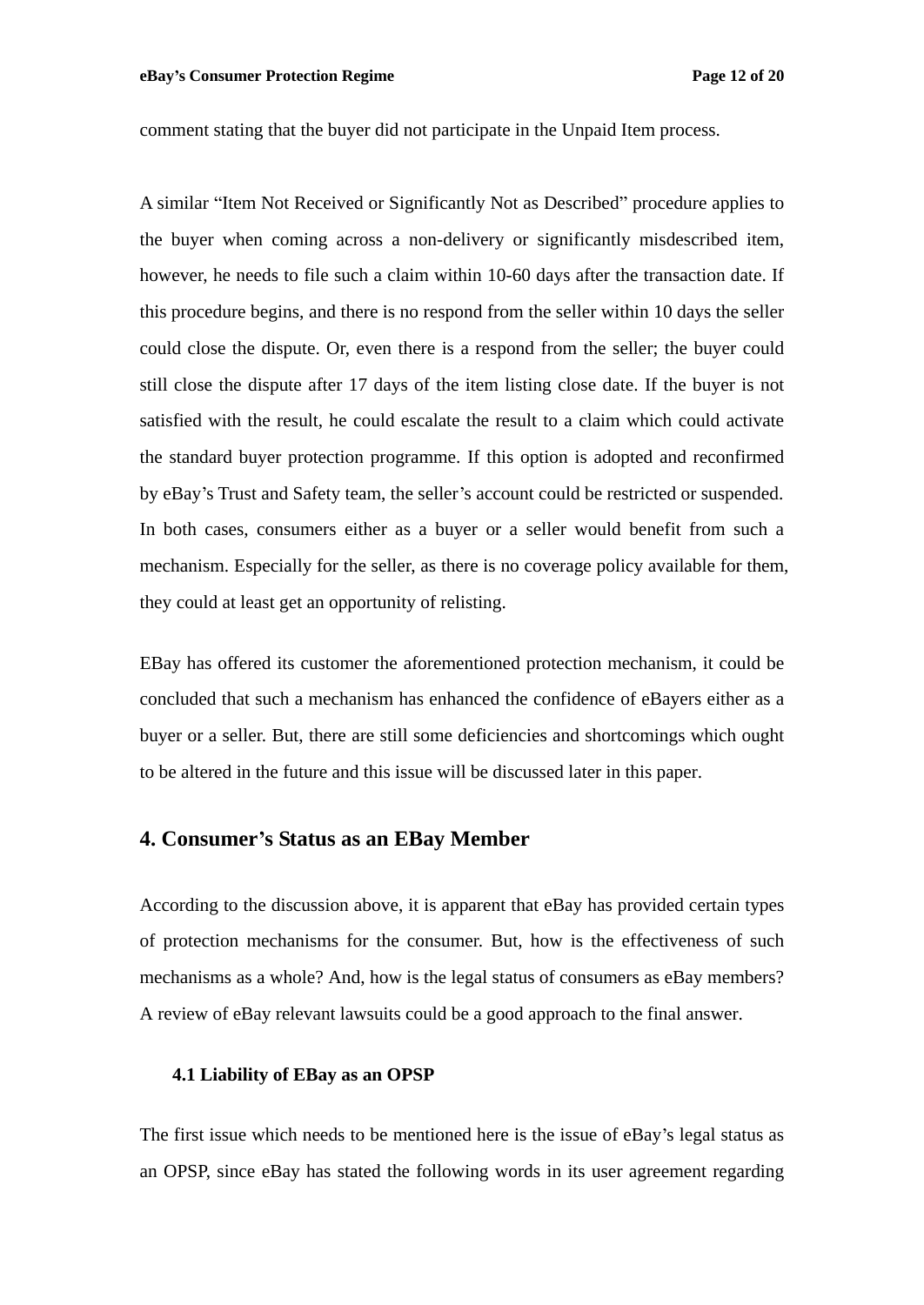its liability position:

"EBay is not an auctioneer. Although......from anywhere, in a variety of formats including fixed price and auction-style.<sup>31</sup> We will not be liable for any economic losses (including, without limitation, loss of revenues, profits, contracts, business or anticipated savings), any loss of goodwill or reputation , or any special, indirect or consequential damages (however arising, including negligence) arising out of or in connection with this agreement)<sup>32,1</sup>

In the European Union, service providers like eBay are widely defined as an Information Society Service Provider according to the Technical Standards and Regulations Directive<sup>33</sup>. According to its definition, an information society service provider refers to those providers who provide any kind of service for remuneration, at a distance, by means of electronic equipment for the processing (including digital compression) and storage of data, and at the individual request of a recipient of a service. Its liability for third party's content is further laid down by the Electronic Commerce Directive<sup>34</sup>. In accordance with this Directive, a ISSP which functions either as a 'mere conduit', a 'proxy caching' or a 'hosting server' should not be liable for damages or for any other pecuniary remedy or for any criminal sanction as a result of that transmission. EBay seems to fit the definition of 'hosting server' well as it is stated in the Directive that  $35$ : : And the second control of the second control of the second control of the second control of the second control of

Where an information society service is provided which consists of the storage of information provided by a recipient of the service, the service provider shall not be liable for ... where  $-$  (a) the service provider (i) does not have actual knowledge of unlawful activity or information and, where a claim for damages is made, is not aware of facts or circumstances from which it would have been apparent to the service provider that the activity or information was unlawful; or (ii)upon obtaining such knowledge or awareness, acts expeditiously to remove or to disable access to the information, and (b) the recipient of the service was not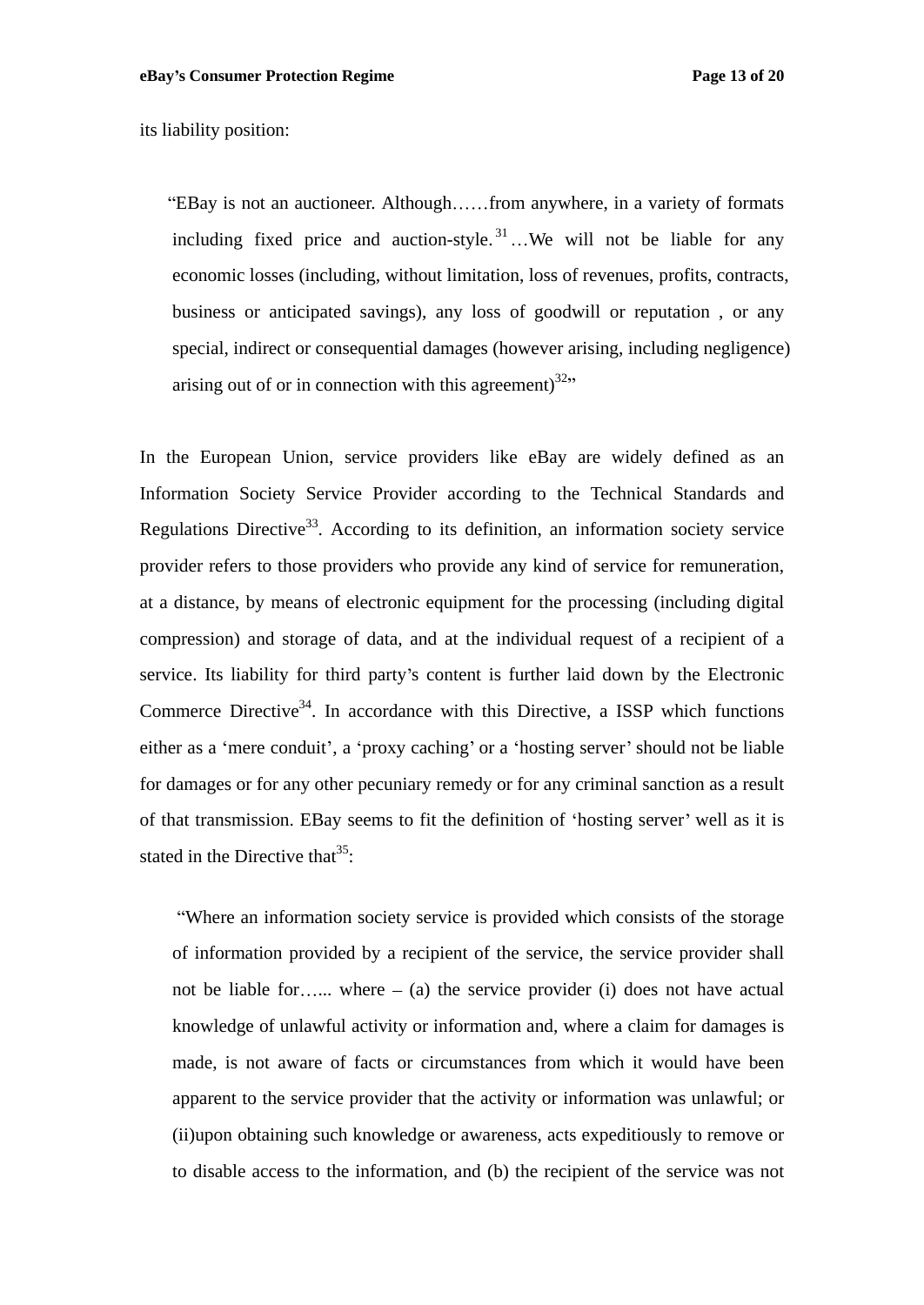acting under the authority or the control of the service provider

Similar regulations could also be found in the 1998 Digital Millennium Copyright Act<sup>36</sup> where it is regulated that four categories of conduct by a service provider  $(1)$ Transitory communications;(2) System caching;(3) Storage of information on systems or networks at direction of users; and (4) Information location tools should be granted a limitation on liability for copyright infringement. As a Safe Harbour has been built by the legislations, eBay is generally held, at least up till now, to be exempted from liabilities arising from third party s content on its website. Such an attitude was evidenced from the case Gentry v.  $eBay<sup>37</sup>$ , in which the court ruled that  $eBay$  was not responsible for the goods advertised on its web site. According to that case, consumers who purchase goods from eBay could only rely on themselves to distinguish the genuine goods from counterfeit one, while eBay can not provide more service regarding extra information or authentification. EBay's liability for such kind of third party s information is clarified. However, recently, the question regarding eBay s liability for the counterfeit items advertised on its site now is being challenged as raised by the case Tiffany v. eBay. Inc., in this case, the famous jewellery dealer sued eBay in the Southern District of New York. The plaintiff claimed that eBay should be held accountable for the sales of fake Tiffany products over its web site. In other words, eBay should provide not only tents but also polices for its website. Whether such an attempt could be supported by the court is still not clear yet, but it is apparent that eBay was making money from the counterfeit items sales. Once the court supports the Tiffany, consumers might be confident to buy the big brands items from eBay, but now, they are still exposed to the risk of buying fake goods at a real price without a legitimate remedy.

#### **4.2 Grace v. EBay Inc<sup>38</sup> .**

Based on the discussion of EBay's liability as an OPSP, it seems that consumers could not protect their rights via a litigation approach as what they do in the off-line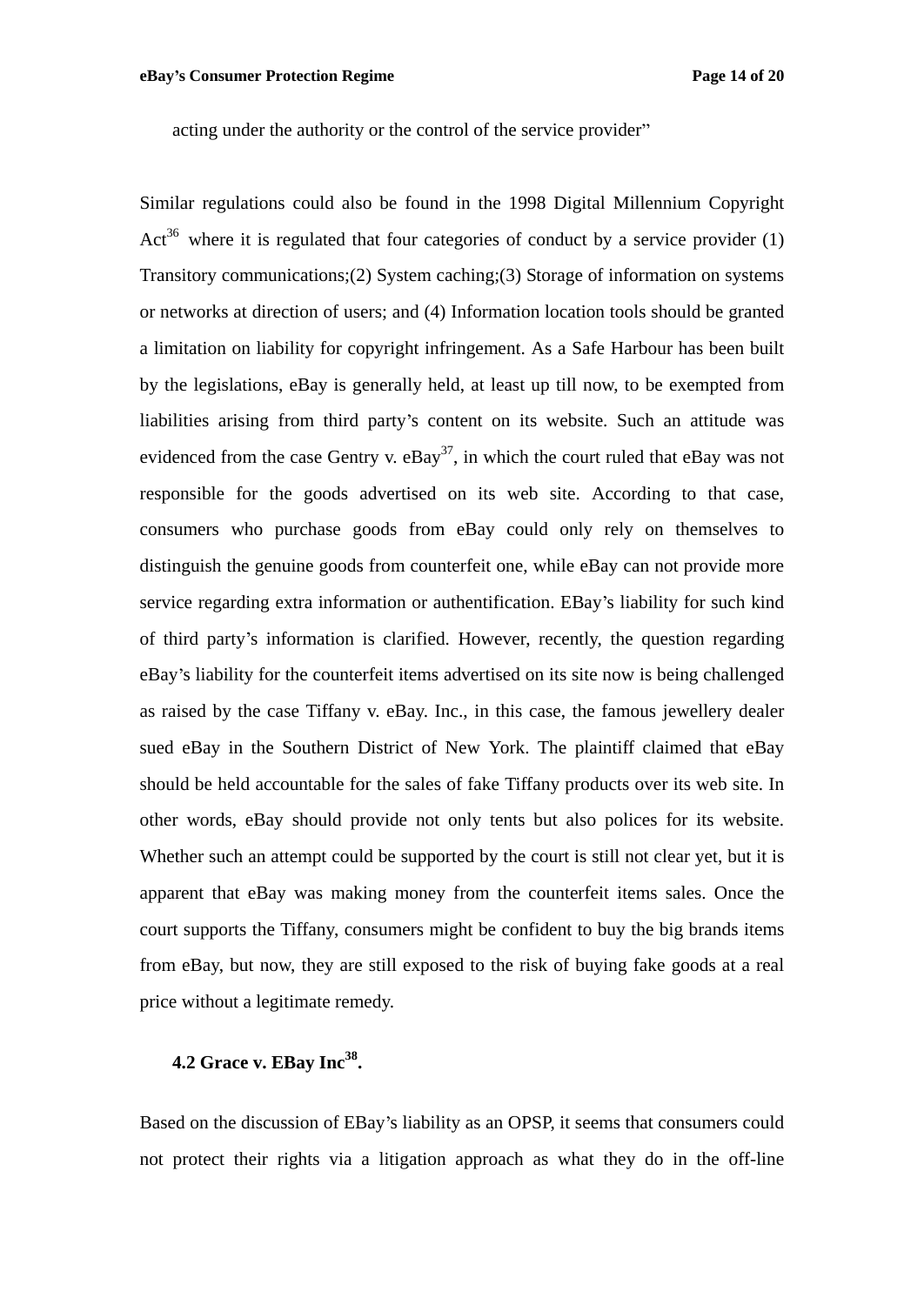marketplace. Many legislations and lawsuits have confirmed the tendency that OPSPs like eBay will not be liable for third party's content. However, the case Grace v. EBay Inc has opened another aspect in reviewing this position as a new element of defamatory materials was involved. In this case, the plaintiff Grace bought several items from another individual and then left some negative comments on the seller regarding some of the transactions. As a result of that, the seller responded by commenting on Grace as to each transaction by stating: Complaint: SHOULD BE BANNED FROM EBAY!!!! DISHONEST ALL THE WAY!!!!" The plaintiff then turned for eBay to remove such kind of defamatory material. However, eBay refused to remove them. In this case, eBay knew and had reason to know that the comments left by the seller were defamatory. Therefore, despite the superior court's conclusion of immunizing eBay against liability for libel and violation of the unfair competition according to the Communication Decency Act  $1996^{39}$ , the court of appeal of the state of California concluded that the Communication Decency Act 1996 could not provide eBay with immunity against liability for a distributor of information who knew or had reason to know that the information was defamatory. However, this time the written release in eBay's user agreement relieves it of the liability alleged in the complaint. What will be concluded if such a case happens in the United Kingdom? Will the situation be different?

## **4.3 Unfairness of Exclusion Clause**

The Grace v. EBay Inc. case raises a new issue which is worthy discussing here, the issues is whether such a written release in eBay's user agreement is a kind of unfair exclusion clause according to the UK law? Both the Unfair Contract Term Act 1997  $(UCTA)$ <sup>40</sup> and the Unfair Terms in Consumer Contracts Regulations 1999  $(UTCCR)^{41}$  could be applied to the case where unfair exclusion clauses were adopted. The applicability of UCTA, according to s. 2 (2) of the UCTA, issues may arise when the clauses of written release are considered to be an exclusion of liability for negligence. The application of the UCTA in this case, as analyzed by Andres  $(2003)^{42}$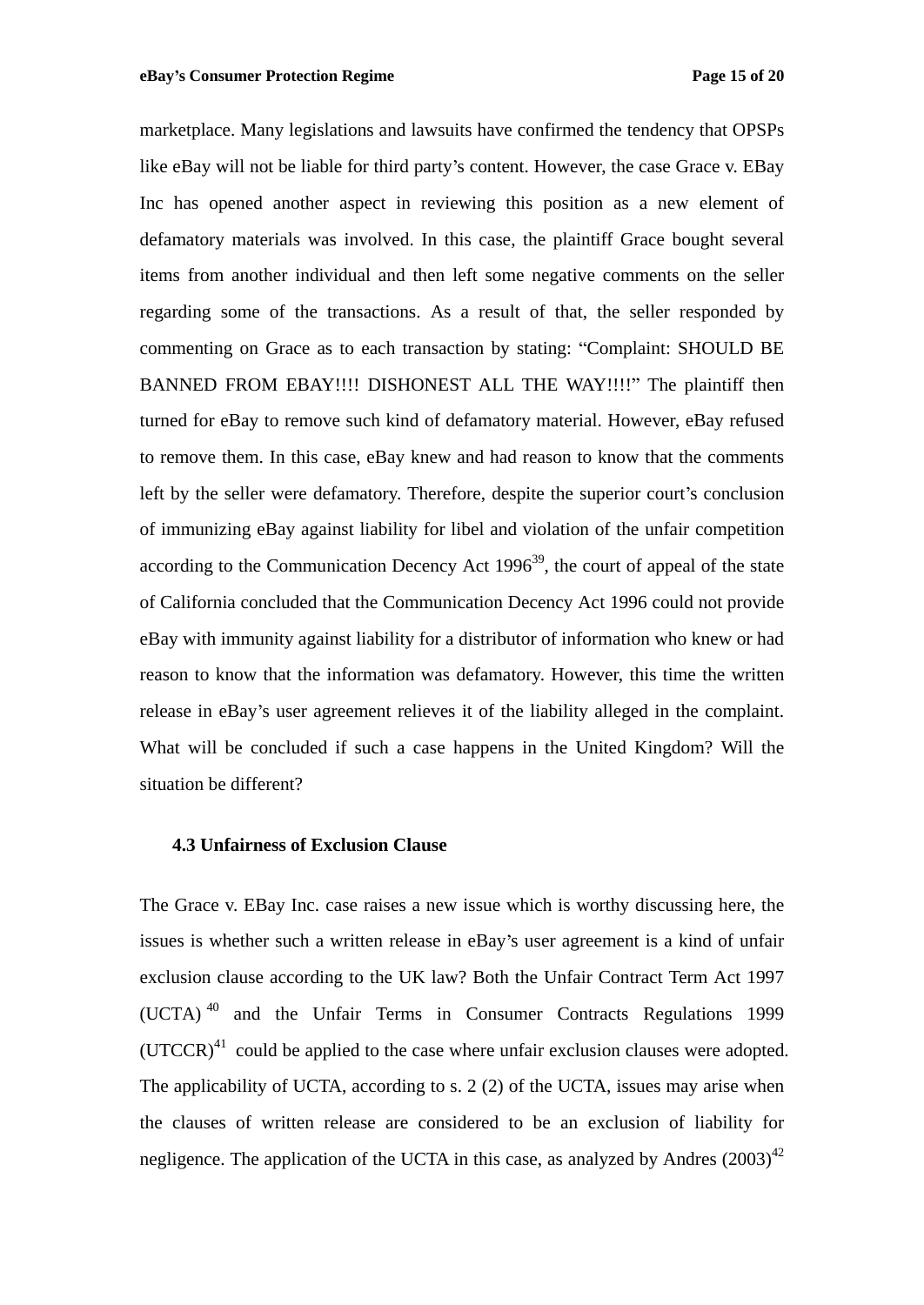is feasible to some extent as some of the elements of the decisive reasonableness test are met. It is further suggested that an application of UTCCR could be a better attempt as the crucial element which needs to be proved in that case would be the issue of 'bad faith' on the part of the undertaking $43$ . . A construction of the construction of the construction of the construction of the construction of the construction of the construction of the construction of the construction of the construction of the construction of th

Based on the discussion in this part, it could be concluded that the litigation approach could only be pursued when the consumer intends to sue the other trading party other than eBay, as current legislations have established a safe harbour to prevent eBay from liability of third party's contents. Thus, consumers could only prefer the self-regulatory mechanism and third party's help like SquareTrade<sup>44</sup> and Escrow<sup>45</sup> to  $^{44}$  and  $\Gamma$ serow<sup>45</sup> to and  $\text{Escrow}^4$  to  $45$  to ensure their legitimate interests. Even in case of needs of litigation, consumers should collect adequate information regarding the other trading party.

# **5. Suggestion and Conclusion**

To sum up, the C2C environment does on the one hand enables online consumers to find the best deals suitable for them, on the other hand it also raises many issues which are detrimental to consumers' interests. So far, laws are still in favour of promoting the development of C2C industry. It is relatively difficult for the consumer to file a lawsuit against the service provider for either the unfair terms or the unsatisfied service. Nevertheless, the bottom line regarding the basic responsibilities as an OPSP will be drawn. The answer to this question could partly be answered by the Tiffany v. eBay case once the final decision is available. In addition, more and more national governments and international organizations have realized the importance of consumer's confidence in the online marketplace. The European Union, for example, has considered the issue of consumer protection as one of the essential elements that could contribute to competitiveness of the internal market.<sup>46</sup> Legislation is of prior order to be undertaken by the European Union as one of the means to increase consumer trust in e-commerce<sup>47</sup>. It could be predicted that in the C2C world more legislations will be available to consumers. Regarding such a tendency, some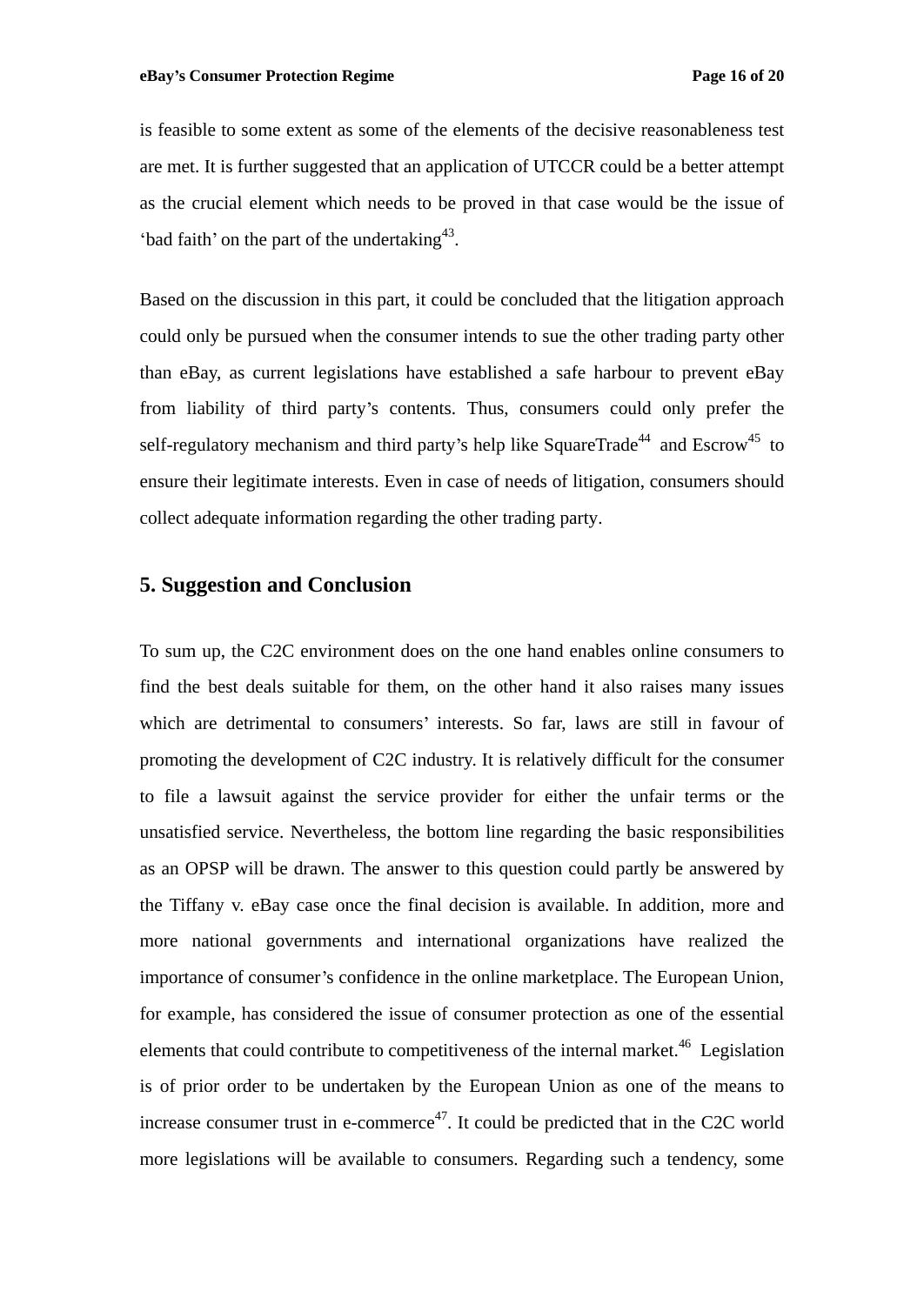suggestions specifically related to the C2C industry could be given as follows:

- 1. Clarifying the legal status of online platform service provider in detail, either via the legislation approach or the court decisions. Online platform service provider could cover different kinds of services, for example, Blog Service Provider. The rapid development of C2C industry also gives rise to an urgent need of adequate regulation to guide the future road. Issues like to what extent should service provider be liable for the security of their web site should be answered. Because if eBay could use a better screen scanning software, more fraudulent descriptions could be easily found and eliminated in the first place.<br>If the law could define the responsibilities of the OPSP, then consumers may get a better protection.
- 2. Encouraging the adoption of a strict requirement of identity authentication, either through a mechanism of regulation or self-regulation. Such a solution is designed to set a bottom line for the ID verification process. Otherwise, service providers like eBay may be reluctant to such a policy which will definitely lead to a loss of registered members. However, once such a stricter requirement of identity authentication is generally accepted, the outcome could be beneficial for the whole C2C industry, if the user account can not be easily obtained, the user will take it more seriously when trading with other parties. If all users of eBay, either as a buyer or a seller, all need to be verified by their bank account, the buyer and the seller may behaviour well as to get an bank account is not that easy as to get an email account.
- 3. Enacting more legislation in respect of regulating e-money and other online payment service. These areas are troublesome as revealed by the recently happened cases. Users have experienced different kinds of problems regarding the online payment service. An up-to-date legislation could benefit both the market and the participator.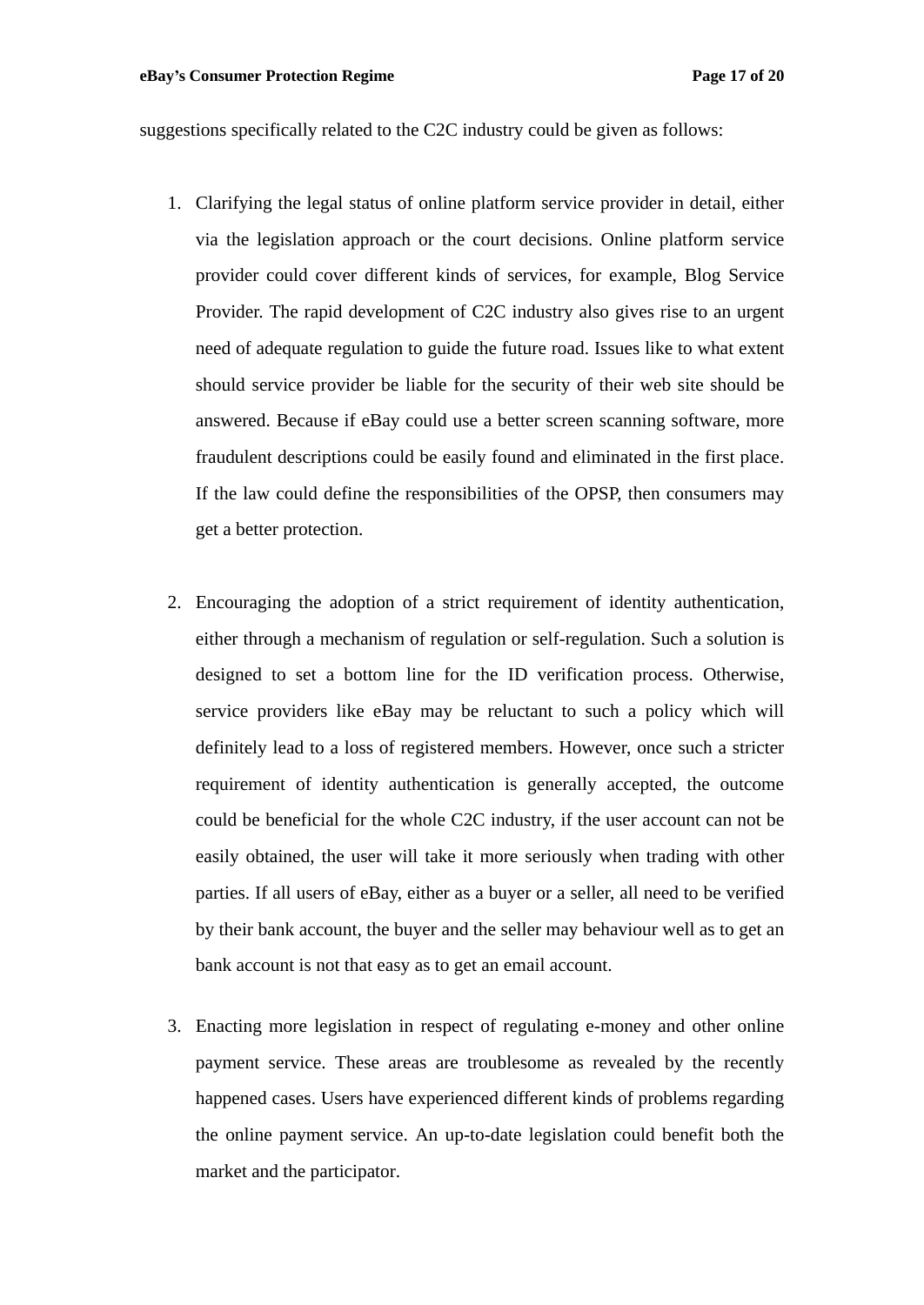- 4. Facilitating the employment of online disputes settlement service and online secure payment service. As in the C2C environment, it is not easy for the consumer to take a litigation approach in protecting their legitimate interests. Wide usage of online disputes settlement service and secure payment service could speed up the overall efficiency of the C2C world.
- 5. Regulating the jurisdiction and applicable law rules for cross border transactions, as in the C2C world, more and more consumers are domiciled in different jurisdictions. If there are some serious disputes or frauds, the legal solution should be feasible and enforceable for the relevant parties.
- 6. Promoting the education of consumers regarding the knowledge of online fraud prevention skills etc. Education is widely recognized as an efficient tool in tackling online frauds. It is therefore still needs to be promoted in the C2C world.

See Forth Quarter and Full Year's Financial Results of eBay for 2005, available at <http://investor.ebay.com/news/Q405/EBAY0118-123321.pdf><br>Ibid

Ibid and the contract of the contract of the contract of the contract of the contract of the contract of the contract of the contract of the contract of the contract of the contract of the contract of the contract of the c

<sup>3</sup> See More fraud protection needed on eBay , *Computing Which Magazine,* 25 February 2006, available at <http://www.which.co.uk/news/computersandinternet/06/feb/ebay-fraudreport.html> According to the survey of National Consumer League started from 1998, online auction site

has occupied the first position among all other fraud types. Relevant surveys since 1997 could be obtained from Internet Fraud Statistics Reports Webpage <http://www.fraud.org/internet/intstat.htm>

 $5$  See pp35

<sup>&</sup>lt;sup>5</sup> See pp35<br><sup>6</sup> See Scott, Colin (2004), "Regulatory Innovation and the Online Consumer", *Law & Policy*, Vol. 26, No. 3&4, July & October 2004, pp476

<sup>7</sup> See S. Y. Choi, D.O. Stahl, A.B. Whinston, *The Economics of Electronic Commerce,* Macmillan Technical Publishing, Indianapolis, Indiana, 1997

<sup>&</sup>lt;sup>8</sup> See Prins, J.E.J.(2003), "Consumers, Liability, and the Online World", *Information & Communication Technology Law*, Vol.12, No.2, June 2003

<sup>&</sup>lt;sup>9</sup> See The UN guidelines for consumer protection, The General Assembly adopted by consensus on 9 April 1985, available at<http://www.un.org/documents/ga/res/39/a39r248.htm>

<sup>&</sup>lt;sup>10</sup> See OECD Guidelines for Consumer Protection in the Context of Electronic Commerce (1999),

available at<http://www.oecd.org/dataoecd/18/13/34023235.pdf> 11 See Consumer Protection in the EU: Ten Basic Principles ,available at

[http://europa.eu.int/comm/consumers/cons\\_info/10principles/en.pdf](http://europa.eu.int/comm/consumers/cons_info/10principles/en.pdf)<br>
<sup>12</sup> See Article 18 of the Electronic Commerce Directive (00/31/EC), available at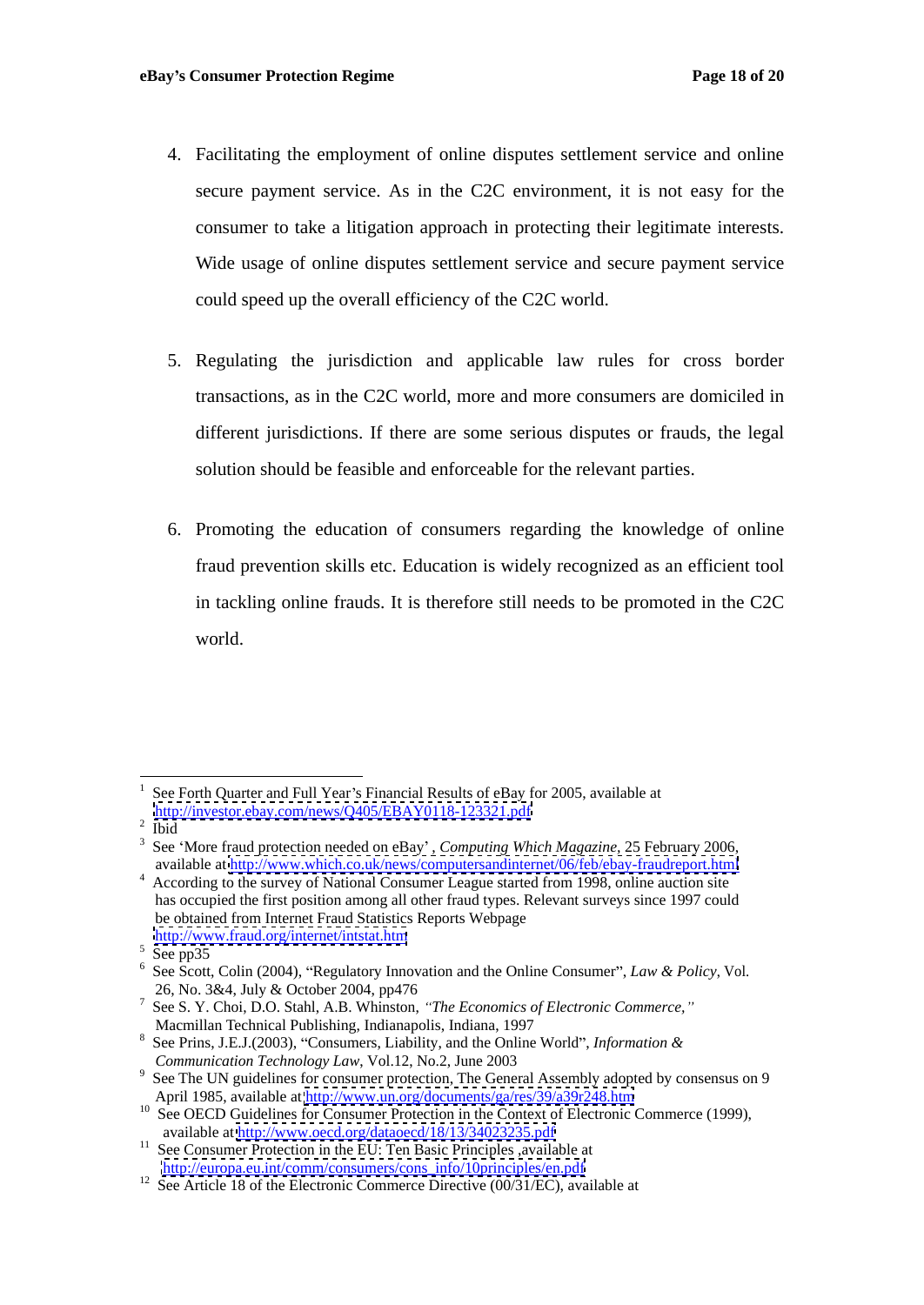http://europa.eu.int/eur-lex/pri/en/oj/dat/2000/l 178/l 17820000717en00010016.pdf See Section 230 (e) (2) of the Communication Decency Act 1996, available at

- 
- [http://www.epic.org/free\\_speech/CDA/cda.html](http://www.epic.org/free_speech/CDA/cda.html)<br>
<sup>14</sup> Article 17 18 19 of the Directive on Electronic Commerce (00/31/EC)<br>
<sup>15</sup> See the Communication Decency Act 1996, 47 USC Section 230
- 
- <sup>16</sup> See Directive 95/46/EC of the European Parliament and of the Council of 24 October 1995 on the protection of individuals with regard to the processing of personal data and on the free movement of such data, available at

<http://europa.eu.int/eur-lex/lex/LexUriServ/LexUriServ.do?uri=CELEX:31995L0046:EN:HTML>

- <sup>17</sup> See Directive 97/7/EC of the European Parliament and of the Council of 20 May 1997 on the Protection of Consumers in respect of Distance Contracts, available at
- [http://europa.eu.int/comm/consumers/cons\\_int/safe\\_shop/dist\\_sell/dist01\\_en.pdf](http://europa.eu.int/comm/consumers/cons_int/safe_shop/dist_sell/dist01_en.pdf) 18 See the Electronic Commerce Directive (2000/31/EC), available at [http://europa.eu.int/eur-lex/pri/en/oj/dat/2000/l\\_178/l\\_17820000717en00010016.pdf](http://europa.eu.int/eur-lex/pri/en/oj/dat/2000/l_178/l_17820000717en00010016.pdf)
- <sup>19</sup> See Directive 1999/44/EC on certain aspects of the sale of consumer goods and associated guarantees, available at
- <http://europa.eu.int/eur-lex/lex/LexUriServ/LexUriServ.do?uri=CELEX:31999L0044:EN:HTML> <sup>20</sup> See Council Directive 85/374/EEC of 25 July 1985 on the approximation of the laws, regulations
- and administrative provisions of the Member States concerning liability for defective products, available at

<http://europa.eu.int/eur-lex/lex/LexUriServ/LexUriServ.do?uri=CELEX:31985L0374R>(01):EN:HTML

- <sup>21</sup> See Council Directive 93/13/EEC of 5 April 1993 on Unfair Terms in Consumer Contracts, available at<http://europa.eu.int/eur-lex/lex/LexUriServ/LexUriServ.do?uri=CELEX:31993L0013:EN:HTML>
- <sup>22</sup> It's an estimated figure accoding to the Forth Quarter and Full Year's Financial Results of eBay for 2005, available at  $\frac{http://investor.ebay.com/news/Q405/EBAY0118-123321.pdf}{\text{Bid}}$ <br>
<sup>24</sup> See Pulse and Palisias of a Pau Hantity Section, it is attached that "a Pau mamba
- 
- See Rules and Policies of eBay, Identity Section, it is stated that "eBay members can't misrepresent
- their identities. eBay members must always provide valid and complete contact information...".<br>See eBay Help, "How to Change a Bid" section, where it is stated "In most cases you, as a bidder, cannot bid against yourself. However, there are a few exceptions where this can occur, and I have
- listed these incidents for you below ....."<br><sup>26</sup> See "Bidders File Lawsuit Accusing eBay of Shill Bidding", *Auctionbytes.com*, NewsFlash, Number 961, February 24, 2005 ISSN 1539-5065
- $27$  See Dellarocas, Chrysanthos (2003), "The Digitization of Word of Mouth: Promise and Challenges of Online Feedback Mechanisms", *Management Science*, 2003, Vol. 49, No. 10, October 2003, pp. 1407-1424
- <sup>28</sup> Similar story was reported by Auctionbytes.com, "The Challenges of eBay Feedback", Number 144, June 05, 2005.<br><sup>29</sup> For whole version of the policy, please see "eBay Standard Purchase Protection Programme:
- Coverage and Eligibility", available at
	-
- http://pages.ebay.co.uk/help/tp/esppp-coverage-eligibility.html<br>
30 See <http://pages.ebay.co.uk/help/policies/unpaid-item-process.html><br>
31 See User Agreement of eBay, Para 3
- 
- $32$  See User Agreement of eBay, Para 12
- See Article 1 (2) of The Technical Standards and Regulations Directive 98/34/EC (as amended by Directive 98/48/EC)<br><sup>34</sup> See, Article 12 to 15 of The Electronic Commerce Directive (00/31/EC)<br><sup>35</sup> See Article 14 of The Electronic Commerce Directive (00/31/EC)<br><sup>36</sup> See US Copyright Act Section 512, as inserted by the D
- 
- 
- 
- 
- 
- <sup>39</sup> See Title 47 of United States Code Section 230, part of the Communications Decency Act 1996<br><sup>40</sup> See The Unfeit Contract Term Act 1997 available at See The Unfair Contract Term Act 1997, available at
- <http://www.netlawman.co.uk/acts/unfair-contract-terms-act-1977.php>
- <sup>41</sup> See the Unfair Terms in Consumer Contracts Regulations 1999, available at <http://www.opsi.gov.uk/si/si1999/19992083.htm>
- See Andres Guadamuz Gonzalez (2003), "eBay Law: The Legal Implication of the C2C Electronic Commerce Model , *Computer Law & Security Report*, Vol. 19, No. 6, 2003
- <sup>43</sup> Ibid